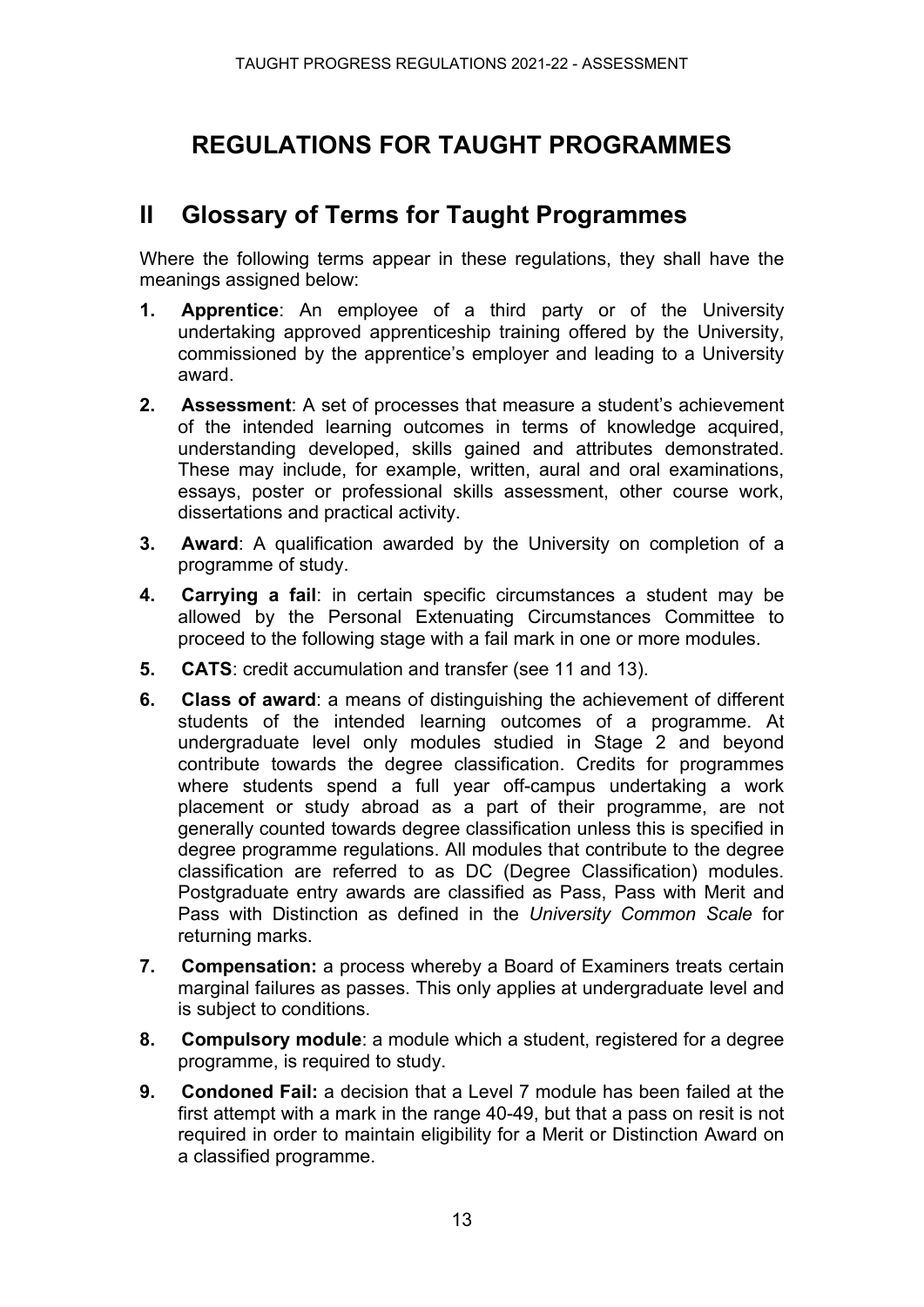- **10. Core module**: a module which students must pass, and in which a fail mark may neither be carried nor compensated; such modules are designated by the Board of Studies as essential for progression to a further stage of the programme, for further study in a further module, or (in some accredited programmes) essential for the award of the degree and shall clearly be shown as core in the programme regulations. A final stage undergraduate module can be deemed core only if there is an accreditation requirement to pass the module.
- **11. Credit**: A quantitative measure of learning effort. The size of a module, measured by reference to student learning time so that for every 10 credits a student is expected to spend 100 hours in a combination of programmed activities, independent study and assessment.
- **12. Credit accumulation**: the process by which credits for modules taken may be accumulated and retrospectively brought together to qualify a student for an award.
- **13. Credit level descriptors**: A description of the defined levels at which a module is taught. These levels are: a) Level 3; b) Level 4; c) Level 5; d) Level 6 and e) Level 7. Full descriptors can be seen as part of *The Qualifications and Credit Framework* in the Quality and Standards Handbook <https://www.ncl.ac.uk/ltds/governance/handbook/> .
- **14. Credit transfer**: the system that allows students to move between programmes and institutions, taking with them the credit, earned on modules studied.
- **15. Degree Programme Director**: a member of University academic staff who is responsible for the day-to-day management of a degree programme.
- **16. Degree Programme Regulations**: the regulations approved by the University for a particular programme of study.
- **17. Dissertation**: an exercise in research or scholarship forming part of a student's programme of study.
- **18. Entry award:** the award for which the student is registered.
- **19. Exit award:** awarded where a student does not satisfy the requirements for the award on which they are registered, but meets the requirements of an award with fewer credits (e.g. postgraduate certificates; postgraduate diplomas; pass degrees; higher education certificates; higher education diplomas).
- **20. Extra credit modules:** modules taken in addition to the normal programme requirements, which do not affect the academic outcomes of the programme but will be recognised in the transcript.
- **21. Foundation degree programme**: a two-year programme of study consisting of 240 credits and two stages. Each Stage consists of 120 credits with the level of the modules prescribed in the programme regulations. The University's Qualification and Credit Framework requires a minimum of 90 credits at Level 4 and a minimum of 90 credits at Level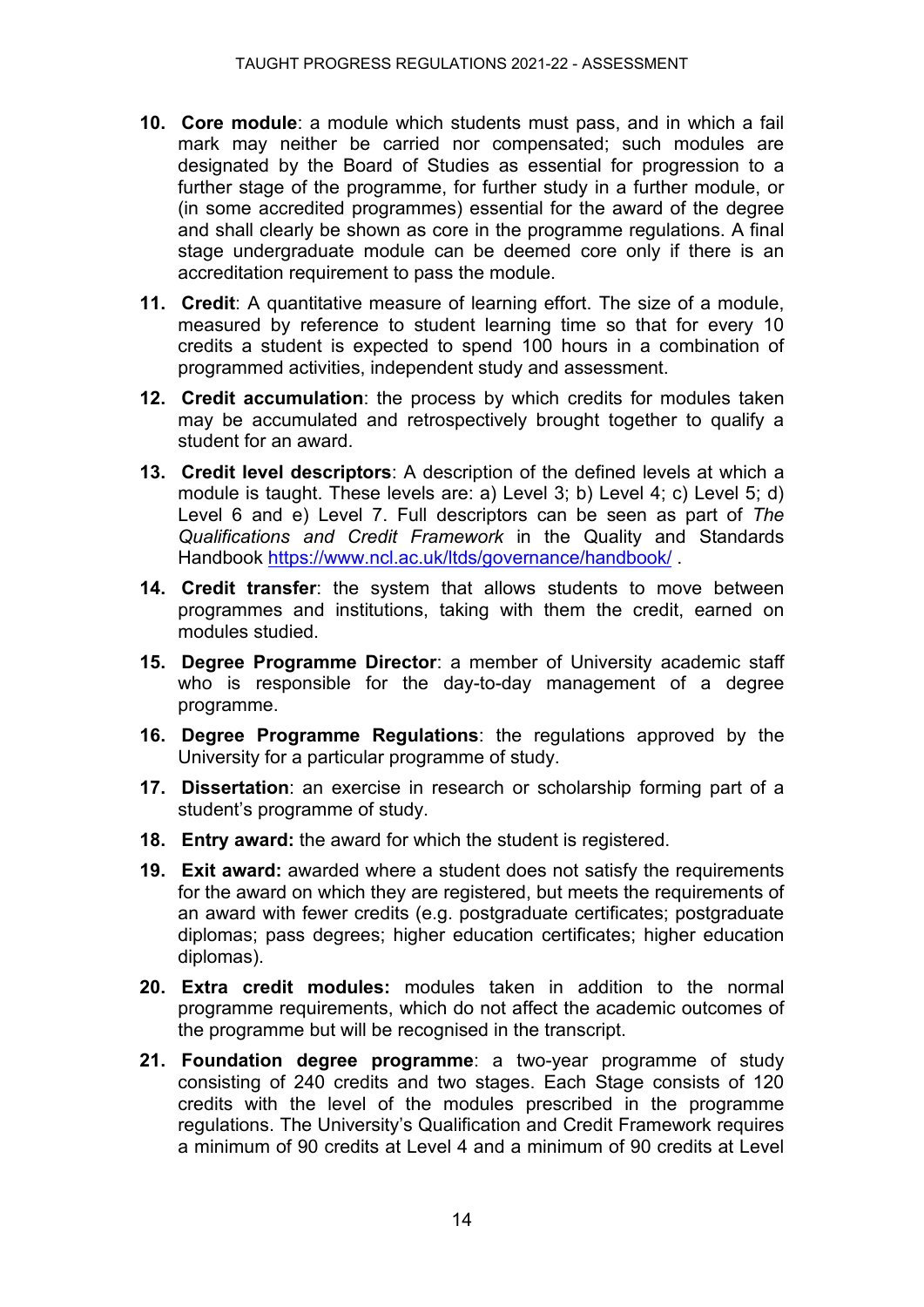5. No more than 30 Level 4 credits can be taken after Stage 1. Stage 1 may include up to 30 Level 3 credits.

- **22. Graduate Certificate:** the qualification awarded, in line with the University's Qualification and Credit Framework, to a candidate who undertakes a programme of 120 credits, at least 90 of which are at Level 6.
- **23. Higher Education Certificate**: the qualification awarded, in line with the University's Qualification and Credit Framework, to a candidate on an Honours degree programme who has satisfied the examiners in at least 120 credits worth of study of which at least 90 are at Level 4 or above and who does not complete the degree programme; Higher Education Certificates can also exist as an entry award.
- **24. Higher Education Diploma**: the qualification awarded, in line with the University's Qualification and Credit Framework, to a candidate on an Honours degree programme who has satisfied the examiners in at least 240 credits worth of study, of which at least 90 credits are at Level 5 or above, and who does not complete the degree programme.
- **25. Honours' degree programme**: a three- or four-year programme of study consisting of 360 or 480 credits and comprising a number of stages. Each stage consists of 120 credits with the level of modules taken as prescribed in individual degree programme regulations and in the Qualifications and Credit Framework.
- **26. Module**: A discrete component of a programme of study that has stated intended learning outcomes, teaching and learning opportunities designed to achieve those outcomes, and assessment tasks designed to enable students to demonstrate achievement of the outcomes. Modules are allocated credit values and have a defined level.
- **27. Non-modular aggregated assessment**: assessment having the purpose of assessing a student's cross-modular understanding.
- **28. Non-modular degree programme**. A programme that does not adopt a modular and credit bearing structure with teaching, learning and assessment instead being integrated across the programme. Pattern of study and duration is individual to the programme, as are progression requirements and the calculation of the award. The terms compulsory and core may be used by these programmes, however relate to specific teaching activities and programme assessments rather than modules. Alternative regulatory requirements in respect of these programmes are detailed in individual programme regulations.
- **29. Occasional student**: an individually designed programme of learning, with clear learning objectives and outcomes, approved by a Degree Programme Director or Director of Postgraduate Studies at the time of admission, which does not lead to a University award.
- **30. Part-time student**: a student studying a maximum of 60 credits of a programme in one academic year.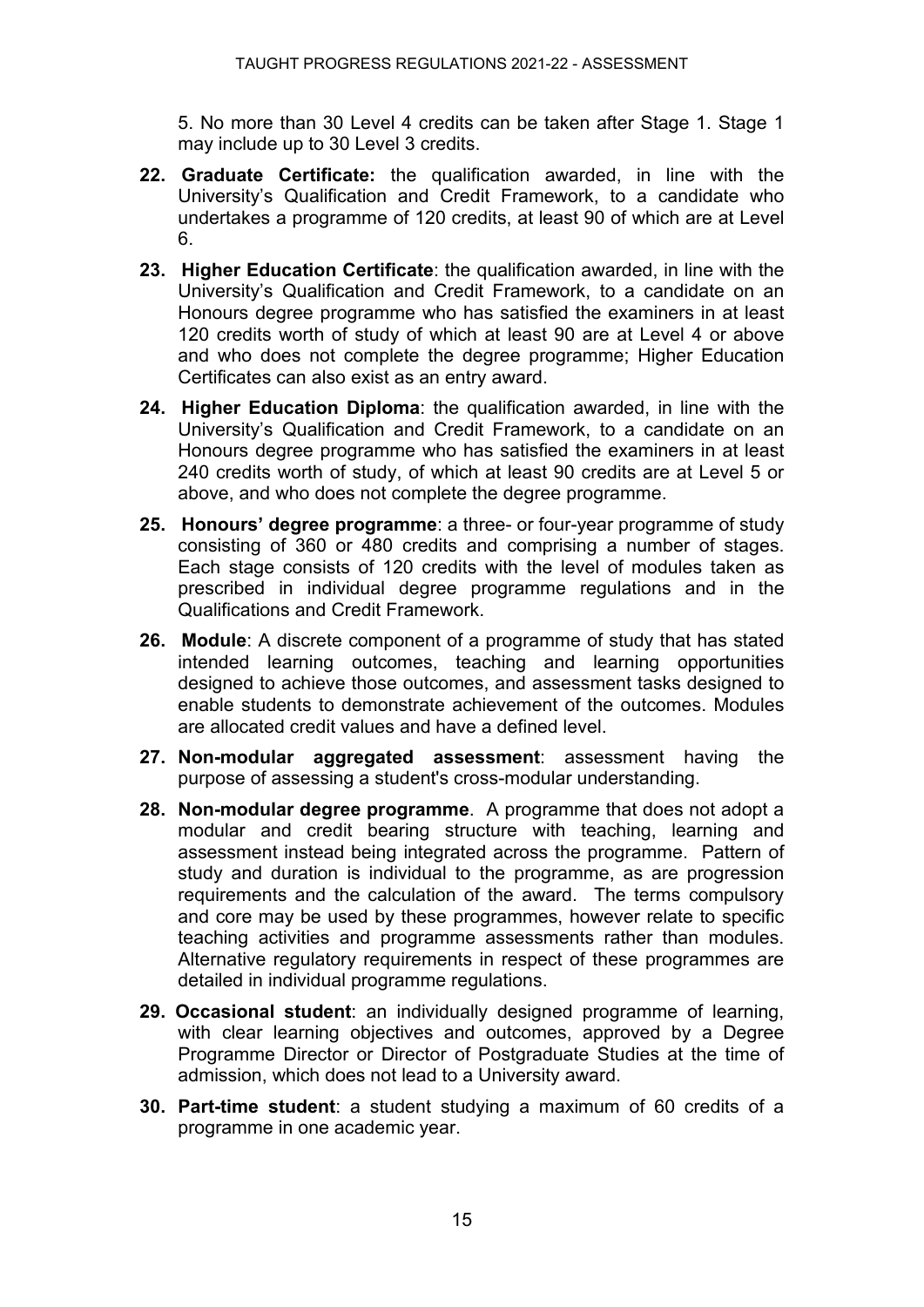- **31. Pass degree**: the qualification awarded to a candidate on an Honours degree programme who has satisfied the examiners in at least 300 credits worth of study of which at least 60 are at Level 6.
- **32. Postgraduate academic year:** An academic year, from the first day of the first semester to two weeks before the start of the following academic year (i.e. September to September). Some programmes may have alternative start dates.
- **33. Postgraduate Certificate:** a programme or exit award comprising 60 credits in line with the University's Qualifications and Credit Framework, at least 40 of which are at Level 7.
- **34. Postgraduate Diploma:** a programme or exit award comprising 120 credits in line with the University's Qualifications and Credit Framework, with at least 90 credits at Level 7.
- **35. Pre-requisite module**: a module that is required to be studied (but not necessarily passed) before undertaking a further module that assumes prior knowledge.
- **36. Sabbatical office**: any office so designated from time to time by Senate and Council, allowing the student to take up a full-time position as an officer of the Students' Union.
- **37. Stage**: A sub-division of a programme, normally corresponding to one academic year (for full-time students) and 120 credits for undergraduate students.
- **38. Standalone modules**: modules studied in their own right, normally by occasional students. Credit accumulation may apply.
- **39. Taught element:** the remainder of a taught master's programme once the dissertation is excluded.
- **40. University Common Scale**: the scale for the return of marks as set out in *Undergraduate* and *Postgraduate Examination Regulations*. The scale defines the range of marks to be given to represent degree classifications, and is designed to ensure consistency and fairness to students across all modules.
- **41. Viva Voce:** an oral examination used in the assessment of research degrees and sometimes on taught postgraduate programmes to monitor standards.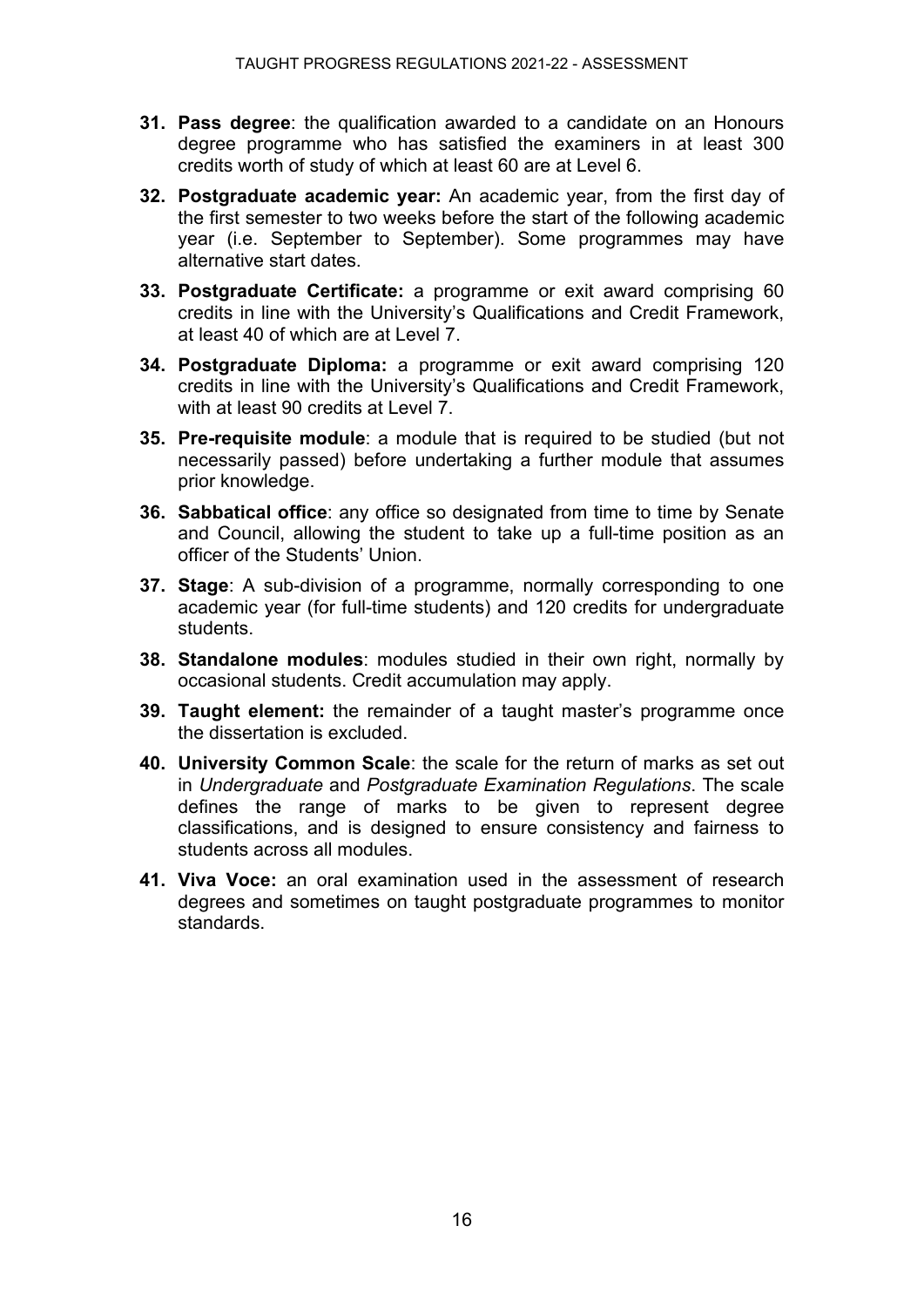# **REGULATIONS FOR TAUGHT PROGRAMMES**

# **lII Progress Regulations For Taught Programmes**

These regulations apply to all taught students registered in academic year 2021/22

*These regulations shall be used in conjunction with the requirements laid down in the General Regulations for Taught and Research Programmes and the relevant Assessment Regulations, and shall be read together with any assessment regulations specific to the relevant degree programme, as approved by the relevant Faculty Education Committee.*

*Variations to these regulations, non-standard stage weightings and exceptions to the Qualifications and Credit Framework can only be agreed by University Education Committee (UEC), except where the power is explicitly vested in the relevant Faculty Education Committee (FEC) or Degree Programme Director (DPD) in the regulations themselves.* 

### **A. General Entrance Requirements**

1. Before being admitted to a degree, diploma or certificate programme, you need to:

- a) Satisfy the entrance requirements for that degree, diploma or certificate;
- b) Satisfy, in the case of applicants whose first language is not English, the required minimum level of English language ability for the programme of study, in accordance with the University's English Language Policy; and

Satisfy such additional requirements for admission as may be set out in the programme regulations or otherwise published by the University.

2. Where you do not satisfy the requirements above, a selector may nevertheless make a conditional or unconditional offer to you, subject to being satisfied that you are, or will be on achievement of any conditions stipulated in the offer, likely to succeed on the programme of study.

### **B. Module Registration**

3. If you are a student on a taught programme, you are required to register and be in attendance from the beginning of each stage of the programme. Ordinarily, this is in the first week of studies (induction week). Only exceptionally, and with the special permission of the Degree Programme Director, will you be permitted to register after this time and an administration fee may be charged if you register late.

Exceptionally you may be permitted to register conditionally, pending verification of essential admission criteria (e.g. health clearance). If you fail to meet the required criteria you will be excluded from further study.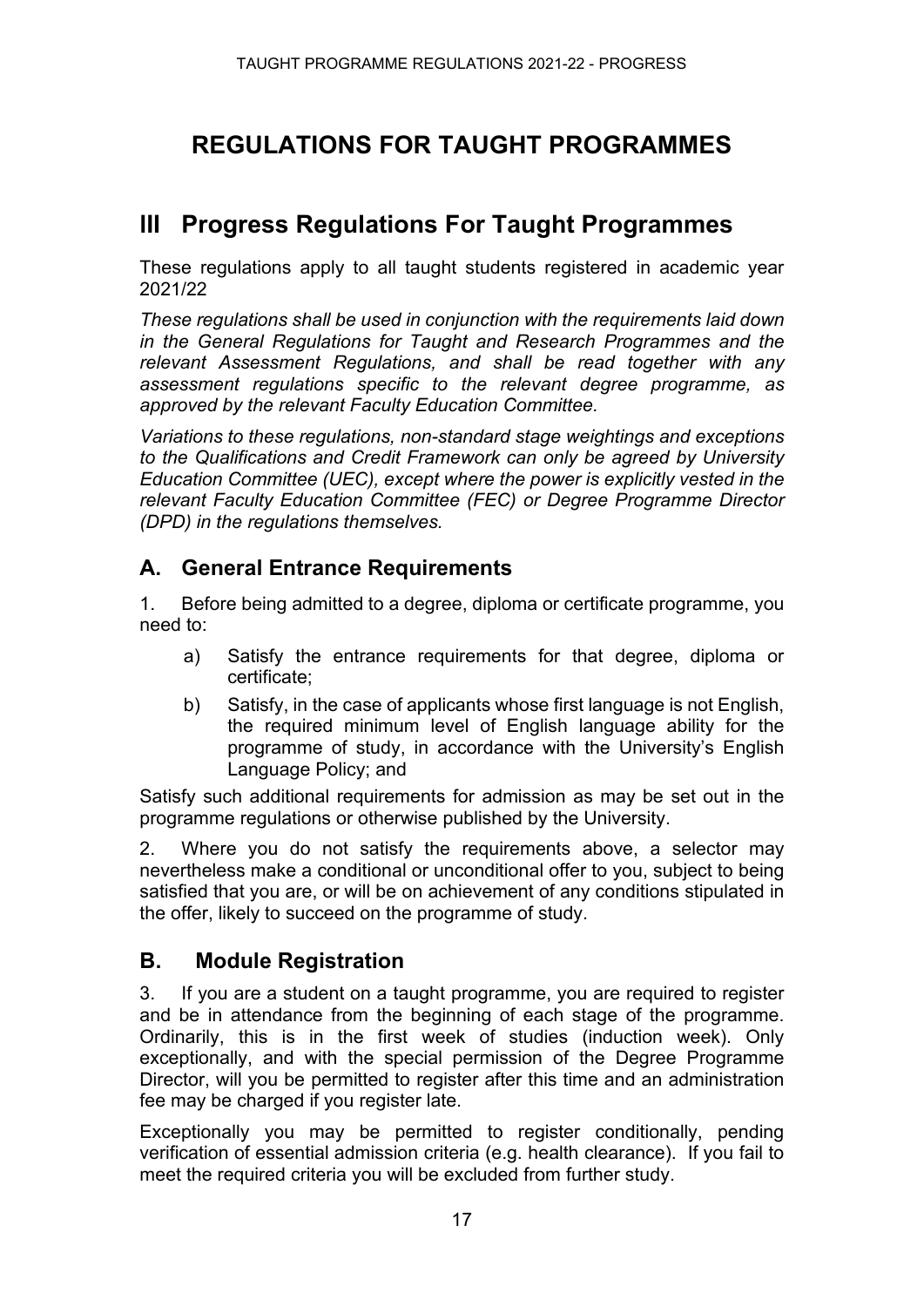4. If you are registering for a modular programme you are required to record your choice of modules for the entire academic year by the end of the induction week of Semester 1. Your module choice is subject to the written approval of the Degree Programme Director and must meet the requirements of the relevant degree programme regulations.

5. All transfers between modules must normally be completed before the end of the second week of teaching of a semester and are subject to the written approval of the Degree Programme Director. Transfers beyond this period are permitted only in exceptional circumstances. You should also keep a record of the approval and check that your registration is correct.

6. You should note that all modules are offered subject to the constraints of the timetable and to any restrictions on the number of students who may be taught on a particular module. All modules are listed in the relevant degree programme handbook, but are not necessarily offered every year. Degree programme regulations are revised annually.

7. You may be permitted by your Degree Programme Director to study additional modules (known as extra credit modules) alongside your programme of study. These extra credit modules stand outside of normal programme/stage requirements and do not count towards your programme award either in terms of credit value or classification. However, they will be recognised on the transcript. Please see

<https://www.ncl.ac.uk/regulations/programme/extra-credit/> for a list of the available modules. A maximum of 20 credits of Extra Credit modules may be taken during any stage.

# **C. Preconditions for an Award**

- 8. Before being eligible for an award from the University, you must:
	- a) Register for, and satisfactorily complete, each stage and its constituent modules;
	- b) Satisfy the examiners as required under the *Assessment Regulations* and the degree programme regulations.
	- c) Satisfy any conditions in the relevant programme regulations which define progress to the dissertation element of the programme (postgraduate taught only).

# **D. Patterns of Study**

9. The standard pattern of study and the number of stages for an award shall be as prescribed in *The Qualifications and Credit Framework* and the relevant programme regulations. Exceptions to the *Qualifications and Credit Framework* can only be agreed by the University Education Committee.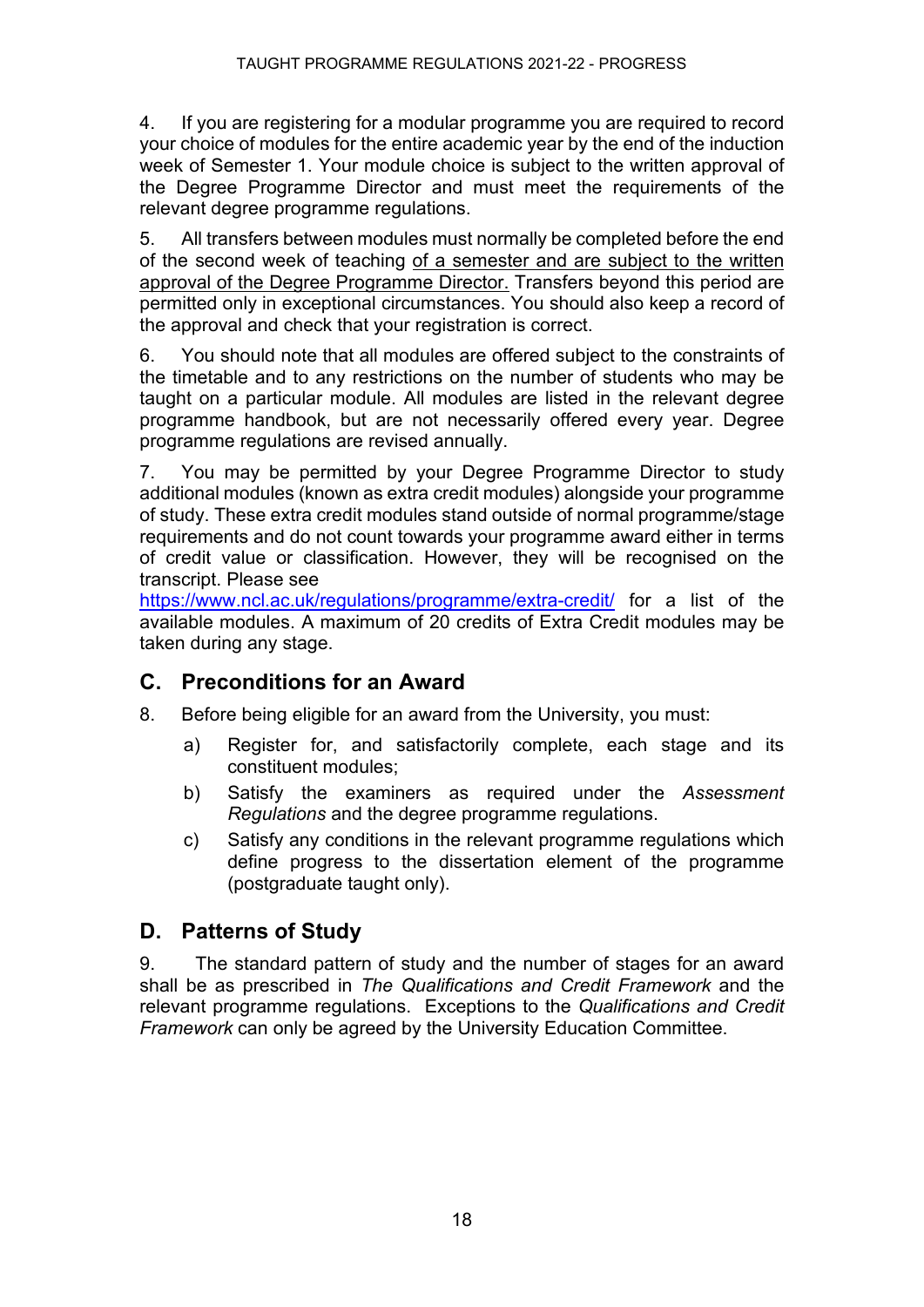### Approval of Non-standard Patterns of Study

10. A Degree Programme Director may permit a full-time student to select modules having a total credit value of not less than 50 and not more than 70 in any one semester, subject to satisfying the requirements of the Qualifications and Credit Framework, excluding any Extra Credit modules (see III.7). However, a Degree Programme Director may also approve exceptional variations to this standard, taking into account the workload implications and on the understanding that the student is fully aware of the consequences.

11. You will not be permitted to register for a module that is a substitution for a module previously studied.

12. At the discretion of the Degree Programme Director, you may be permitted to transfer from full-time to part-time study (or vice versa). This is subject to specific arrangements being agreed by the Degree Programme Director to accommodate the pattern of part-time study, and to your having appropriate immigration status. International students should seek advice from the Visa Team [http://www.ncl.ac.uk/students/progress/visa/.](http://www.ncl.ac.uk/students/progress/visa/) Part-time students will be required to pass each stage of the part-time programme.

13. Apprenticeship training programmes may be studied on a part-time basis in accordance with the relevant programme regulations.

14. You may select modules other than those prescribed in your degree programme regulations with permission from your Degree Programme Director. However, such permission cannot override the provisions of Progress Regulations III.4 (registration of module choice) or the requirements of the Qualification and Credit Framework

[https://www.ncl.ac.uk/ltds/governance/modules/qualifications/.](https://www.ncl.ac.uk/ltds/governance/modules/qualifications/) In exercising this power, the Degree Programme Director will take account of relevant credit transfer or recognition of prior learning, the requirements of accrediting bodies, fairness within the cohort and the level and relevance to the programme of any alternative module selected.

15. The Pattern of Study for non-modular programmes varies and is detailed within individual programme regulations. Due to the integrated approach to study the opportunity to select other modules or study on a part-time basis is not normally possible.

# **E. Transfers between Programmes**

16. The Degree Programme Directors of both programmes may permit you to transfer from one stage of a degree programme to the same stage of another degree programme at any time, provided that there is significant overlap in the modules previously studied. This permission also applies to transfers between corresponding stages of Bachelor's and Integrated Master's programmes, provided this permission is given before the meeting of the Board of Examiners. In addition, degree programme regulations may specify, in the case of Integrated Master's programmes, a threshold for entry into the programme at Stage 2, one for continuation from Stage 2 to Stage 3 and one for continuation from Stage 3 to stage 4; students not continuing on the four-year programme are transferred to the corresponding three-year programme.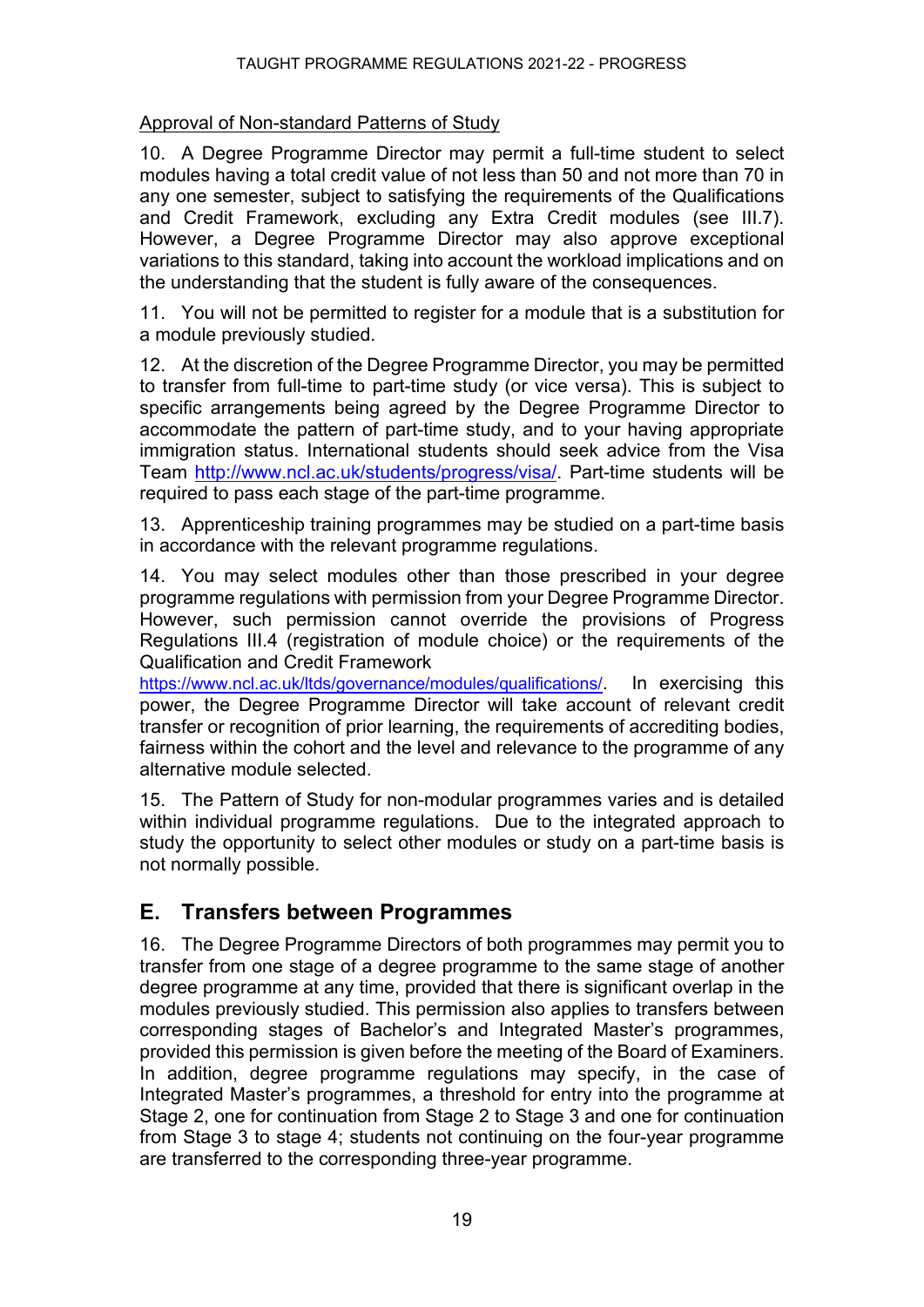17. Degree Programme Directors may permit you, as an undergraduate student, if you have satisfied the examiners in all the assessments in a stage of a programme, to transfer to the same or subsequent stage of another degree programme at the start of the next academic year. Such permission may be conditional upon your following specified variations to the degree programme in order, for example, to ensure that:

- a) Compulsory modules not previously studied are taken;
- b) There is no repetition of modules studied.

18. The Degree Programme Director may permit you, if you have not satisfied the examiners in all the assessments in a stage of a degree programme, to transfer to the same stage of another degree programme at the start of the next academic year. The Degree Programme Director will consult relevant Heads of School and may make permission to transfer conditional upon your following specified variations to the degree programme.

19. Where a transfer is considered for a Tier 4 visa holder, you should be aware that a further Tier 4 application may be required as part of the process. You should seek guidance from the Visa Team.

20. A Degree Programme Director may grant you permission, if you are transferring under Regulation III.18, to repeat modules you have failed subject to the following conditions:

- a) If the total number of credits to be repeated is no more than 20, then you will be deemed not to have been previously assessed in these modules;
- b) If the total number of credits to be repeated is more than 20, then all previous attempts at these modules will be carried forward;
- c) You cannot repeat a module in which you have already been assessed twice, which might render a transfer impossible.

21. If you are permitted to transfer under Regulation III.18 to Stage 3 or 4 of another degree programme, you will carry forward your performance in the earlier stages of the previous programme.

22. All transfers shall be reported to relevant schools and the Student Progress Service. All transfer arrangements are subject to your having the appropriate immigration status. Further advice should be sought from the Visa Team in any case involving an international student [http://www.ncl.ac.uk/students/progress/visa/.](http://www.ncl.ac.uk/students/progress/visa/)

### **F. General Provisions Governing Attendance and Progress**

#### Satisfactory Progress

23. You are required to make satisfactory progress in your programme of study and, during each semester, your progress in all modules will be reviewed by the Degree Programme Director.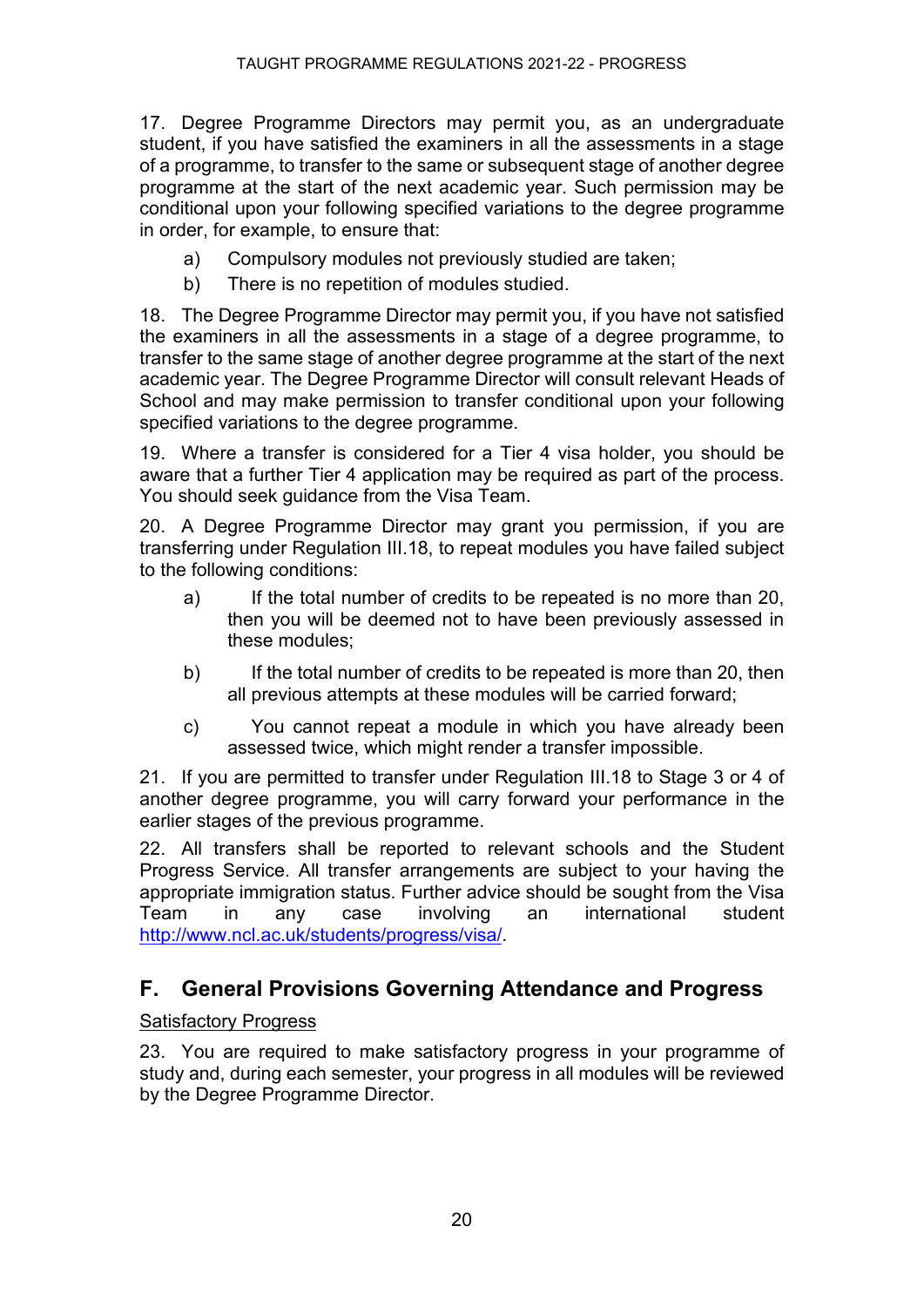- 24. Failure to make satisfactory progress may be grounds for:
	- a) Further monitoring of your progress, or requiring the submission of written work in addition to that required by the programme regulations, where there is a clear academic rationale;
	- b) Delay of your attempt at the whole assessment for the module(s) concerned or individual assessment for non-modular programmes to the August/September resit examinations, or equivalent resit period, in the same academic year. Where such a delay is imposed, the attempt shall count as the second attempt;
	- c) Interruption or termination of your programme of study.

#### Evidence of Failure to make Satisfactory Progress

- 25. Any of the following may constitute failure to make satisfactory progress:
	- a) Failure to attend for interview with your Personal Tutor, Degree Programme Director or other academic staff as required in connection with failure to attend your programme of study or failure to make satisfactory progress [https://newcastle.sharepoint.com/sites/LTDS/Internal%20Only%20Webdo](https://newcastle.sharepoint.com/sites/LTDS/Internal%20Only%20Webdocs/FileStore/Files/qsh-personaltutoring-fwk.pdf) [cs/FileStore/Files/qsh-personaltutoring-fwk.pdf](https://newcastle.sharepoint.com/sites/LTDS/Internal%20Only%20Webdocs/FileStore/Files/qsh-personaltutoring-fwk.pdf) ;
	- b) Failure to attend regularly your programme of study without good cause; for distance learning or online programmes engagement will be measured by alternative means as determined by your school; Failure to perform adequately in work prescribed for your programme;
	- c) Failure to submit written work required under your programme regulations (whether or not such work counts for assessment purposes) at the required time;
	- d) Failure to attend examinations or pass the prescribed examinations for your programme; provisional examination results may be used as evidence;
	- e) Failure to attend English language assessment and attend insessional English language classes as directed by your Degree Programme Director;
	- f) Failure to attend briefings relating to health and safety, especially where they apply to laboratory work, and to pass any assessments in relation to these briefings that are designed to ensure that you are safe to operate in that environment;
	- g) Failure to attend or complete satisfactorily an INTO pre-sessional programme.
	- h) If you are an international student who is breach of your visa conditions, please refer to General Regulations I 33-34.

#### Procedure for Dealing with Unsatisfactory Progress

26. If your progress is considered unsatisfactory by the Degree Programme Director, you will be notified in writing of the reasons for this, invited to make a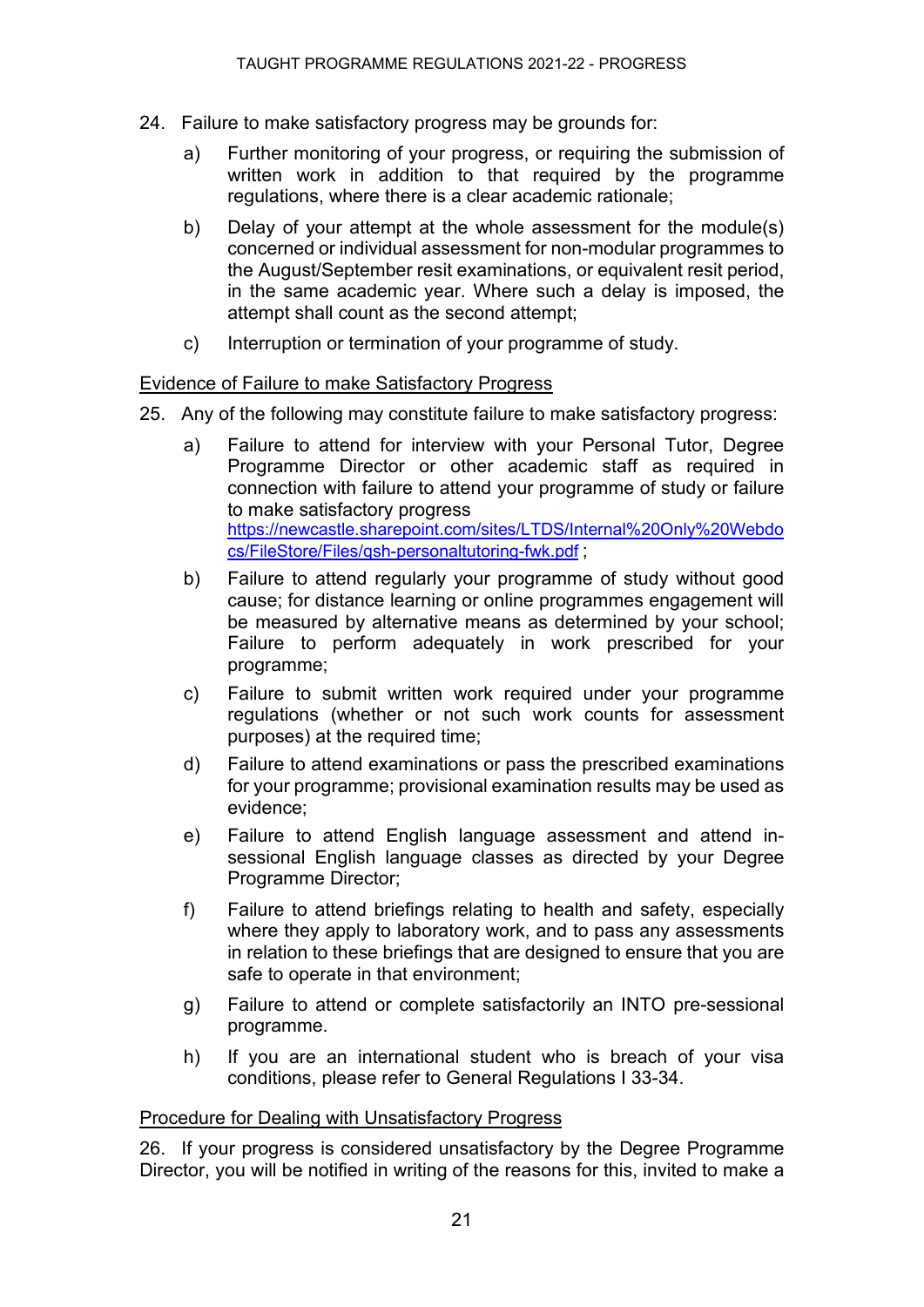written response and given the opportunity of an interview with your Degree Programme Director or nominee. Following this notice and any interview, and taking account of all known circumstances, your Degree Programme Director may:

- a) Take further action under Regulation III.24;
- b) Take further action under Regulation III.24 in consultation with the Student Progress Service, provided that you were invited to attend an interview, including notice that the interruption or termination of your programme of study was likely to be considered, and advised to bring details of any medical or personal circumstances (with evidence) relevant to your progress.

#### Appeals against Penalties for Unsatisfactory Progress

27. You may appeal against action taken under regulation III.24 by submitting a Level 1 Academic Query under the Academic Queries and Appeals procedure within 14 calendar days of the written notification of the action. <https://www.ncl.ac.uk/student-progress/policies/procedures/appeals/> .

28. Even though discussion and correspondence with you about unsatisfactory progress may be ongoing, the University may be obliged to report you to the Home Office, if you are an International student who has failed to attend timetabled, taught sessions. The report to the Home Office may necessitate termination of your studies at the University under General Regulation I 34.

# **G. Personal Extenuating Circumstances (PEC)**

29. If your academic performance is seriously affected by medical or personal circumstances, and you would like to request some adjustment to take account of this, you should submit a Personal Extenuating Circumstance Form in line with the Personal Extenuating Circumstance policy <https://www.ncl.ac.uk/students/progress/Regulations/Procedures/change/PEC.htm> .

30. The Board of Examiners shall, accordingly, be made aware if medical or other circumstances have been put forward by you; however, no more detail than is necessary shall be disclosed, and this shall include no personal or medical details. All personal information shall be handled by the Personal Extenuating Circumstances Committee and the Board of Examiners in accordance with the requirements of data protection legislation. Guidance on Personal Extenuating Circumstances procedures is provided by the Student Progress Service [\(www.ncl.ac.uk/students/progress\)](http://www.ncl.ac.uk/students/progress)

31. You will be reminded annually by notice (in electronic or paper form) of the Personal Extenuating Circumstances procedure and reminded that applications should be made in a timely manner. If you fail to disclose relevant circumstances to the Committee at the time of impact, this may lead to no adjustment being made to take account of the personal extenuating circumstances.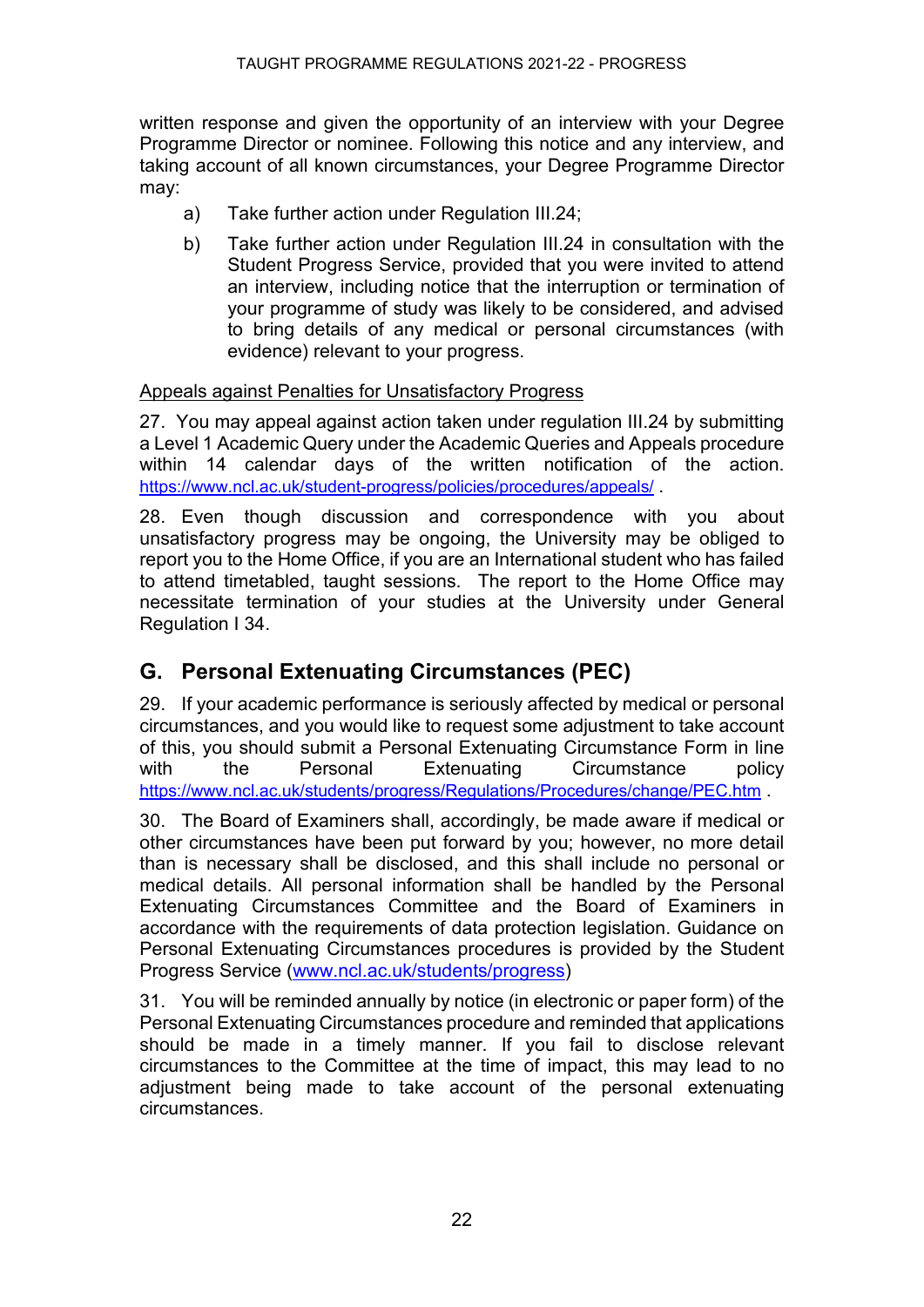### **H. Provisions for Interruption of Progress**

32. The University reserves the right to suspend or terminate your studies. This will generally be in accordance with normal academic regulations or student procedures noted within University Regulations.

33. In such cases you will have the right to appeal under the Academic Queries and Appeals procedure.

#### Exclusion for Delayed Progress

- 34. a) If you are an undergraduate student who is two years overdue in passing any stage, whether you are a full-time or a part-time student; or
	- b) If you are a full-time undergraduate student who is three years in arrears with progress in your degree programme; or
	- c) If you are a full-time postgraduate taught student following a one year programme and you are more than one year overdue; or
	- d) If you are a full-time postgraduate taught student following a programme lasting longer than one year and you are more than two years overdue; or
	- e) If you are a part-time postgraduate taught student and are more than two years overdue

you will be automatically excluded from further study unless given express permission by the Personal Extenuating Circumstances Committee. The Personal Extenuating Circumstances Committee will be advised by the Degree Programme Director on any quality and accreditation issues relevant to the degree programme in question and on whether you have met the learning outcomes of the programme as currently delivered. The Personal Extenuating Circumstances Committee shall specifically consider the needs of disabled students where the disability leads to delays in progress and take into account any recommendations from the Student Health and Wellbeing Service along with any recommendations arising from the Support to Study Procedure.

#### Permission for Interruption of Normal Progress

35. Subject to regulation III.32 and 34 above, the Degree Programme Director may give you permission to interrupt normal progress within the programme.

#### Resumption of Progress

- 36. Where you:
	- a) Initially fail all or part of the assessment relating to a stage of your programme but later satisfy the examiners; *or*
	- b) Interrupt normal progress within your programme; *or*
	- c) Are exempted from attendance and progress requirements as a Sabbatical Officer

you will be entitled to proceed with your programme of study only under the regulations then applicable to the next and remaining stages of the programme. Any variation in module selection made necessary by the interruption shall be considered as set out in the Section on Patterns of Study (III.10-15), with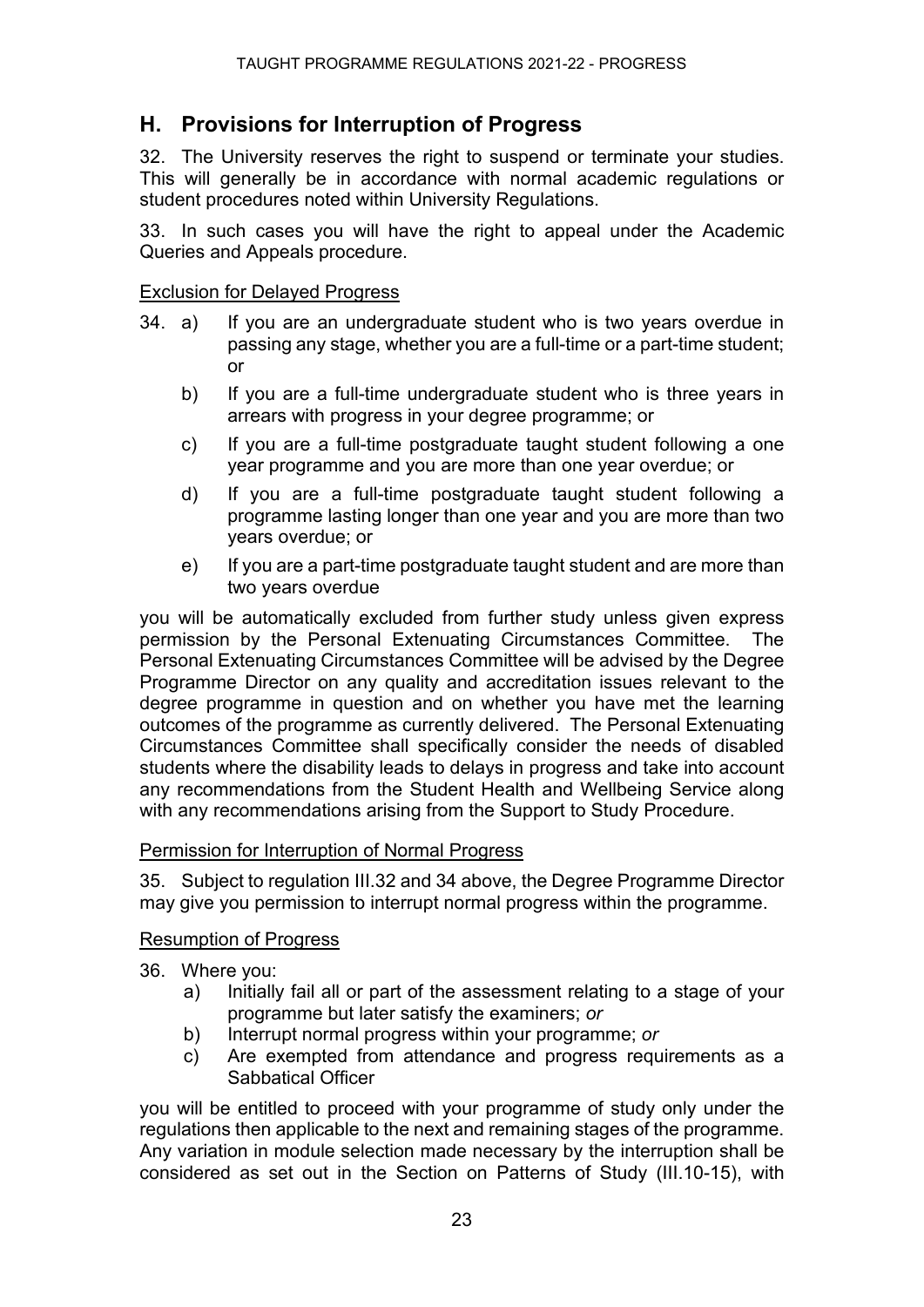Personal Extenuating Circumstances Committee approval required if assessments need to be varied or set aside.

#### Permission to Repeat Tuition

37. You will only be permitted to repeat a period of tuition with the express approval of the Personal Extenuating Circumstances Committee. The Personal Extenuating Circumstances Committee may also consider the setting aside of previous assessment attempts. You will be required to pay tuition fees for any additional period of registration. In some professional programmes a student may be required to repeat tuition following failure of assessments.

#### Assessment Requirements for Students Returning after an Interruption of **Study**

38. Where you are permitted by the Degree Programme Director to interrupt your programme of study at any time during a stage, and are required to resume those studies at the same point during a subsequent academic year, any assessments completed prior to the date of interruption shall be carried forward to the end of that stage. The Degree Programme Director may approve appropriate variations to the normal pattern of study where your programme has changed. For non-modular programmes you may be required to resume your studies at the beginning of the academic year and may be required to retake assessments you have previously taken.

#### Exemption for Sabbatical Officers

39. As a student who holds a sabbatical office you will during your term of office be exempt from all requirements to attend, make satisfactory progress, and to attend for tutorial interviews. The period during which a student occupies a sabbatical office shall be discounted in calculating the time elapsed on the degree programme.

### **I. Miscellaneous Provisions**

#### Approval of Study at another Institution

40. You may be allowed to follow an approved course of study at another institution, in whole or part substitution for one or more stages of your degree programme, in accordance with arrangements for collaborative provision in the relevant degree programme regulations or with the permission of the Degree Programme Director. For international students, this is subject to your having appropriate immigration status. Advice should be sought from the Visa Team [http://www.ncl.ac.uk/students/progress/visa/.](http://www.ncl.ac.uk/students/progress/visa/)

41. Where standing arrangements governing study at another institution are specified in your degree programme regulations, those regulations and the relevant examination regulations govern how your performance is assessed during any such period of study and the manner in which this contributes to the assessment of your overall performance.

42. Where no standing arrangements exist, and your period of study at another institution is specifically approved by your Degree Programme Director, your performance during this period will be assessed in accordance with the